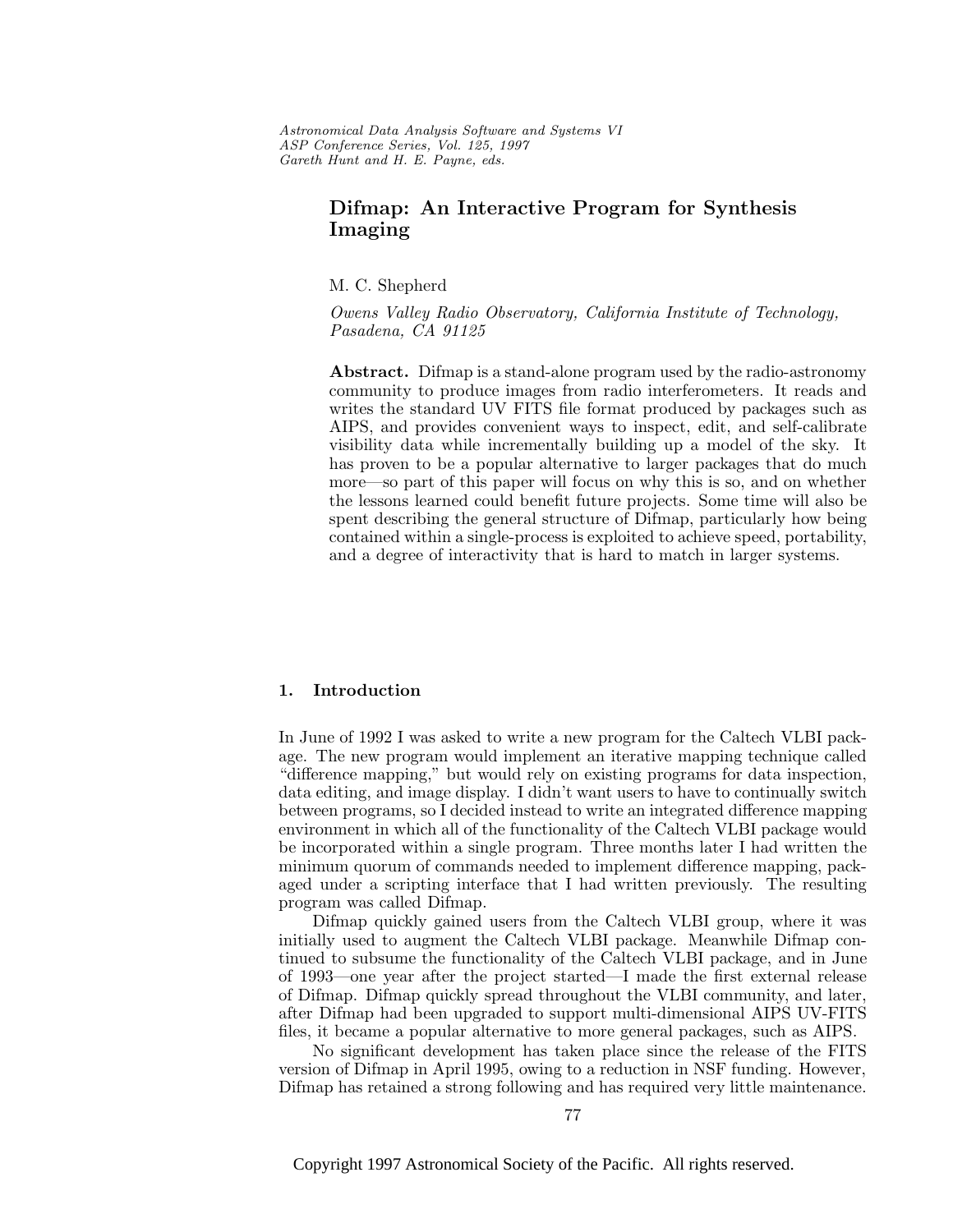## **2. Interferometry in a Nutshell**

What follows is a brief introduction to radio interferometry. Many of the terms that are introduced here will be used throughout the rest of the text.

The essential steps needed to construct an image from signals received by a radio interferometer are:

- 1. Point an array of telescopes at a radio source.
- 2. Measure the complex wavefronts that arrive at each telescope with radio receivers.
- 3. Insert artificial delays in the signal paths of each telescope so that the telescopes all appear to be at the same effective distance from the source.
- 4. Interfere signals from pairs of telescopes and record the resulting complex fringe visibilities as a function of time.
- 5. Note that the visibilities from a given pair of telescopes sample spatial frequencies on the sky in proportion to the projected separation of the telescopes. Also note that this separation changes as the Earth turns, so each pair of telescopes samples a locus of spatial frequencies as a function of time. This is called Earth rotation synthesis.
- 6. Use the observations of a bright source to calibrate the visibilities.
- 7. Interpolate the visibilities onto a 2-D spatial-frequency plane called the UV plane.
- 8. Calculate the FFT of the UV plane. The resulting image is called a dirty map, and constitutes an image of the source corrupted by the point-spread function of the interferometer.
- 9. Form a model of the source through CLEAN deconvolution of the dirty map, or by fitting a model to the visibilities.
- 10. Convolve the model by an elliptical Gaussian approximation of the point spread function of the interferometer, and add the result to the un-modeled residual noise in the dirty map. This is called a *clean map*.
- 11. Publish the map.

# **3. What Does Difmap Do?**

# **3.1. Data Inspection and Editing**

A significant fraction of Difmap is devoted to providing users with convenient tools for interactive data inspection and editing. A family of graphical commands displays observed and model visibilities from a variety of perspectives, and allows the user to flag or unflag visibilities directly with the mouse. Simple key-bindings are combined with mouse positioning to quickly navigate through telescopes, baselines, bands, and sub-arrays, to edit visibilities collectively or individually, to zoom in on parts of the data, and to perform many other commandspecific operations. These facilities are important because: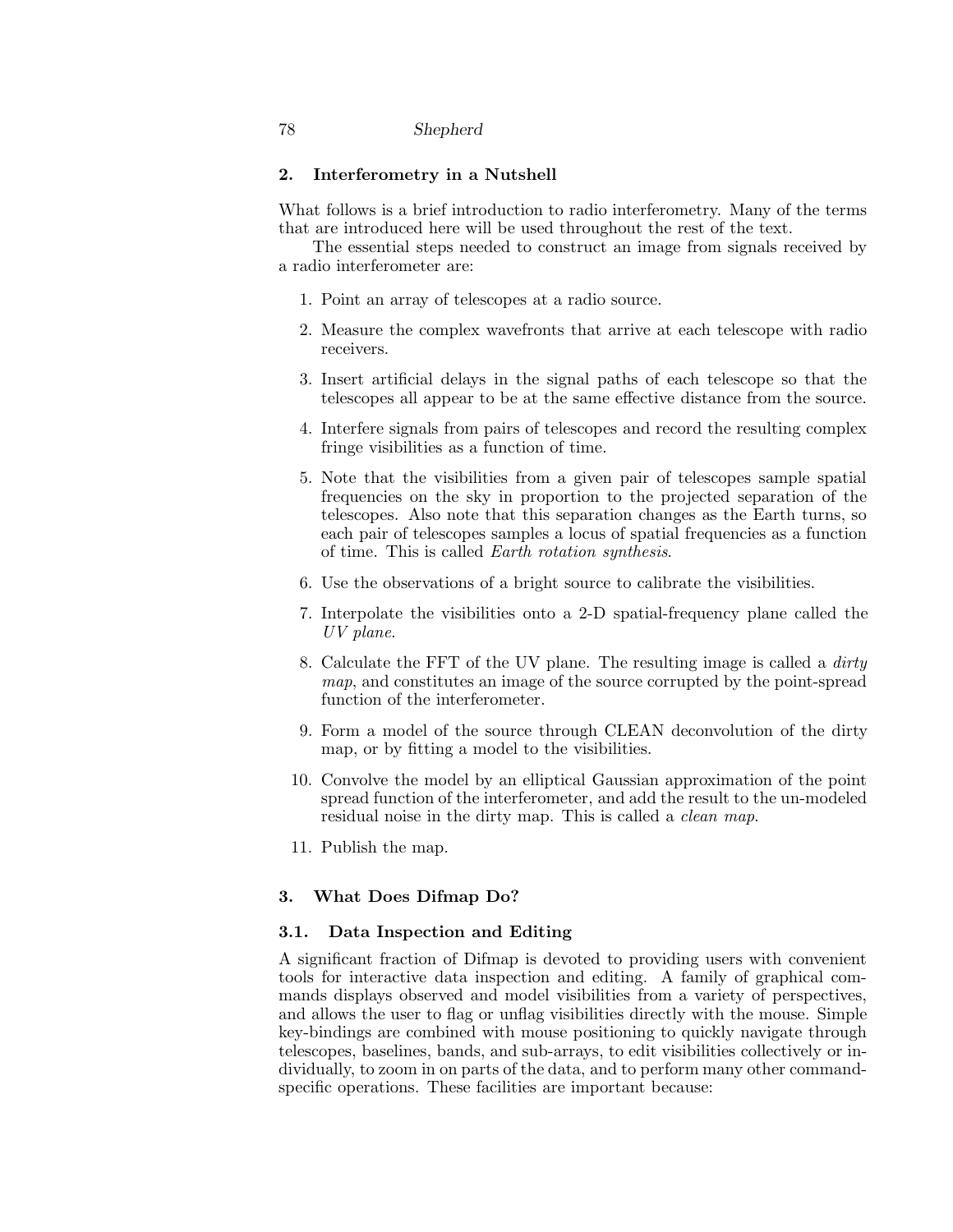- They allow users quickly to identify and excise corrupt data.
- They provide a direct comparison between the model and the data.
- They help to familiarize users with the peculiarities of their datasets.
- They provide beginners with visualization tools to learn how given visibility profiles produce given maps.
- They can be used to inspect dynamically changes made to the visibilities and the model during processing.

### **3.2. Difference Mapping**

Difmap was named after a mapping technique called Difference Mapping. This technique was originally pioneered in the Olaf package written at the Nuffield Radio Astronomy Laboratories.

When a model of a source is subtracted from a dirty map, what remains is known as a *difference* or *residual* map. This is a key component in Difference Mapping.

The source model that is subtracted from the dirty map is built up in an iterative fashion, usually through CLEAN deconvolution of successive versions of the residual map. Alternatively a model can be fitted to the observed visibilities.

When CLEAN is used to build up the source model, each iteration of CLEAN not only adds a delta-function to the model, but also subtracts that delta-function and its PSF from the residual map. Thus CLEAN automatically keeps the residual map up to date with the changes that it makes to the model.

Conversely, when model fitting is used to build up the model, or when a user edits either the visibilities or the model between successive iterations of CLEAN, then the residual map becomes out of date. When this happens, Difmap automatically re-calculates the residual map by taking the 2-D FFT of the *difference* between the observed and the model visibilities.

At this point, if visibilities were edited by the user, then the current model may retain minor features that were deconvolved from those visibilities. With the offending visibilities removed from the data, these artifacts only remain in the model, so when the model is subtracted from the data, the revised residual map contains an inverted version of the artifacts. Subsequent iterations of CLEAN thus erase them from the model. This typically involves both positive and negative CLEAN components.

The ability to transparently continue deconvolution after modifying the model or the observed visibilities highlights a fundamental difference between difference mapping and traditional techniques. The traditional approach would require the user to restart deconvolution from scratch, whereas the difference mapping approach encourages the user to edit or re-calibrate the data on-the-fly as ever weaker artifacts appear in successive versions of the residual map. It also enables users to incrementally add clean windows. This is especially useful when features that were initially obscured by the point spread functions of brighter features, are revealed in the residual map.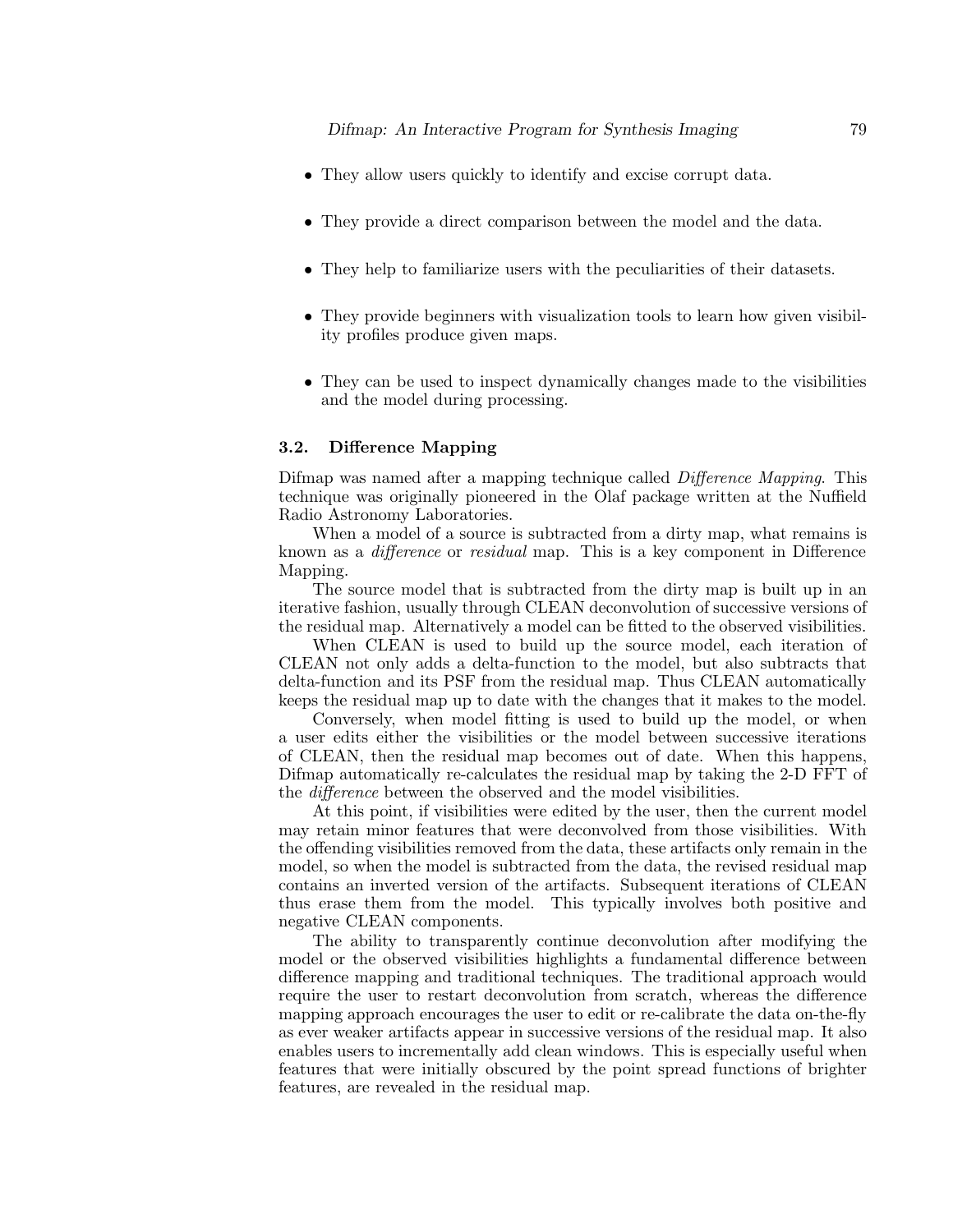

Figure 1. An overview of Difmap's architecture.

# **4. Difmap Architecture**

An overview of Difmap's internal architecture is depicted in Figure 1. At the top is the command-line scripting interface with which users interact. This performs expression evaluation, parameter checking, etc., then delegates work to functions in the Difmap interface module. To eliminate dependencies on the user interface, Difmap functions never call back to the scripting interface.

Functions within the Difmap interface module maintain a number of objects that collectively contain the state of Difmap. Operations on those objects are delegated to method functions.

### **4.1. The Observation Object**

The most significant object in Difmap is the Observation object. This encapsulates the observed visibilities (contained mainly in paging files), the observation parameters, model components and their associated visibilities, self-calibration corrections, and the pseudo-continuum channel that is the unit of in-core processing in Difmap.

The constructor for an Observation object reads a UV FITS file and records all but its visibilities in memory. The visibilities are recorded in a scratch file. The select command is then used to select or change which polarization and range of spectral-line channels to process next. This results in the construction of one pseudo-continuum channel per band. The corresponding visibilities are stored in a paging file, ordered such that Difmap processing commands can sequentially page into memory one band at a time, for processing.

Modifications to the visibilities, such as self-calibration corrections, phasecenter shifts, UV coordinate frequency scaling, and weight scales are recorded in memory, then applied on-the-fly whenever a new band is paged into memory. They are also applied on-the-fly if an observation is written to disk as a new UV FITS file. The only modifications that are made to the scratch files are editing operations. Even these are temporarily buffered in memory to reduce file I/O to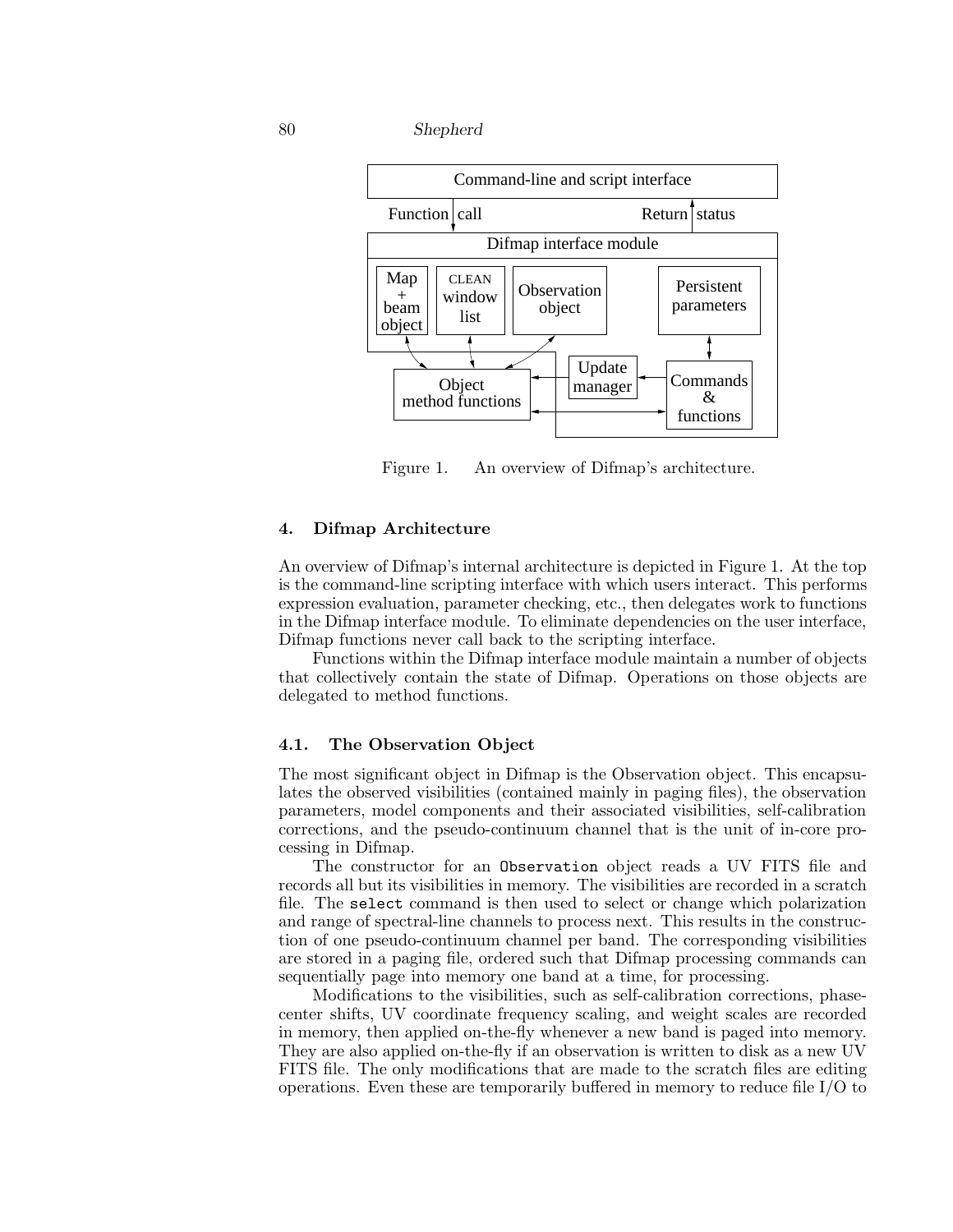a minimum. As a result, un-doing most visibility corrections is simply a matter of clearing them from memory.

Model visibilities for each band are also recorded in a paging file. The associated image-plane model components are stored as lists in memory, partitioned into tentative and established models. The tentative model records components that have not yet been established as model visibilities, and is automatically established in the UV plane whenever a method function needs the model visibilities, or when the keep command is called. Until then, it can be discarded with the clrmod command. Thus it is possible to call clean, look at the resulting residual map, and then decide to discard the latest additions to the model. Note that to reduce the number of components that have to be transformed to the UV plane, identically positioned delta-components are combined into single components.

The model may be further split into normal and continuum models. Continuum subtraction in Difmap exploits difference mapping techniques to perform the model subtraction on-the-fly, without changing the recorded observed visibilities. This is important, not only because it gives the user the ability to modify or discard the continuum model, but also because self-calibration can then continue to operate on the original observed visibilities. The only practical difference in the treatment of the continuum and the normal models is that the continuum model is not added back to the residual map when the clean map is constructed.

#### **4.2. The Update Manager**

The update manager acts a bit like the UNIX make facility. It has the responsibility of keeping the objects of the Difmap interface module up-to-date with each other. It does this in two stages:

- 1. When a user command modifies an object in such a way as to invalidate the contents of another object, then the latter object is marked as out-of-date.
- 2. Later, when a user command requires a given object, it asks the update manager for it. If the object has been marked as invalid, then the update manager causes the object to be updated before passing it back to the requesting command.

For example, when the shift command is called to move the phase center of the observed and model visibilities, the map object is marked as out of date by the shift command. If the clean command is then invoked, it asks the update manager for the map object, and the update manager interpolates a call to the invert command to re-compute the residual map.

The update manager thus manages relationships between otherwise unrelated objects. This frees users from the tedious bookkeeping that traditional packages require, and this makes it safer for users to experiment.

The update manager enforces consistency among its objects by interpolating calls to user commands (hereafter referred to as command interpolation). On the rare occasions when the default running parameters of these commands are not appropriate, users can call them explicitly.

While it is easiest to describe the update manager as a single entity, in reality, it is a collection of facilities operating at different levels to implement the rules described above.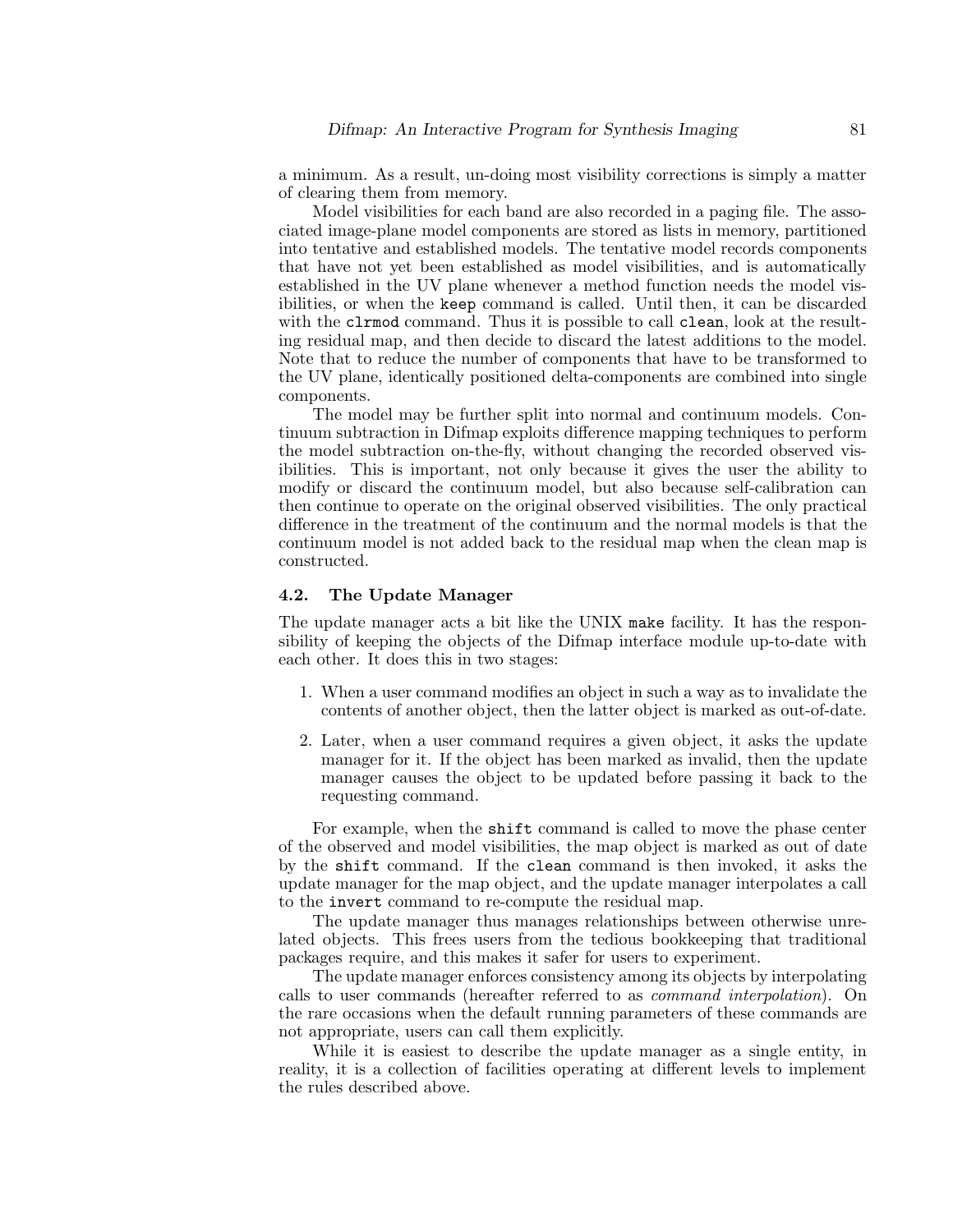# **5. What Distinguishes Difmap from its Peers?**

# **5.1. Difmap is a Single Program**

Whereas most large packages split tasks into separate programs, Difmap implements them as functions within a single program. The advantages of keeping everything within a single process are hard to ignore. In particular:

- The use of memory objects and function calls instead of intermediate files, interprocess communications, and multiple processes:  $(i)$  reduces overhead dramatically,  $(ii)$  removes a major source of unportability,  $(iii)$  eliminates a significant amount of code, and (iv) simplifies the user interface.
- Since a lot of state information resides permanently in memory, sanity checking can trivially be extended to cross command boundaries. This makes command-interpolation possible.
- The low overhead of invoking command functions means that:  $(i)$  minor commands are justifiable on their own, rather than having to be redundantly tacked on to other commands, and  $(ii)$  redundancy is reduced because commands can trivially delegate work to other commands via function calls.
- Bugs in a single process package often manifest themselves quickly through cumulative effects. This means that most bugs are caught during prerelease tests.

# **5.2. Dynamic Resource Allocation**

Difmap doesn't employ hard-wired limits. All resources are dynamically allocated to take advantage of whatever resources a given computer has available. This includes memory for objects and paging files for visibilities.

# **5.3. Scripting Facilities**

Most packages provide some kind of scripting language, and Difmap is no exception in this respect. However, Difmap exploits its scripting interface in a couple of novel ways.

**Log files**: When Difmap is started, a log file is created, and everything that the user types, along with the resulting output messages, are recorded in this file. By recording command-lines verbatim and output messages as comments, a log file doubles as a script. This script can then be used to re-play a Difmap session.

Recording log files as scripts is not only useful to users, but really comes into its own when a user encounters a bug. When this happens, the script can be used directly to re-produce the bug.

**Save files**: The Difmap save command saves the state of Difmap by writing a script that contains the user-commands needed to restore the running parameters. In addition, the save command saves the visibility data, model components, etc., in files, and adds to the script the commands needed to re-load them.

Saving parameters via scripts eliminates the need for special parameter-file formats.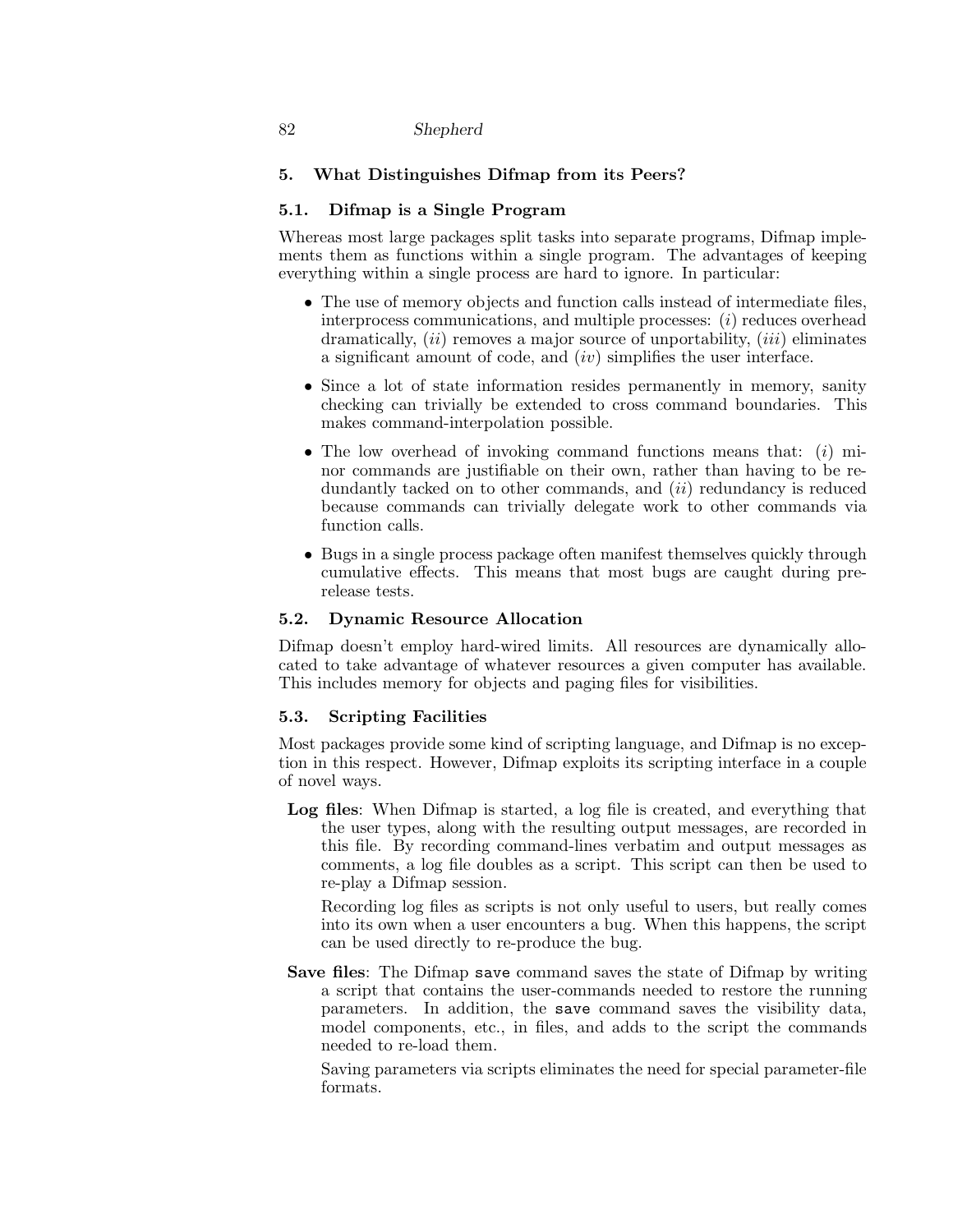#### **5.4. Difmap Doesn't Obfuscate the Environment**

Traditional packages redundantly implement their own file-systems, internal file formats, printer spooling facilities, and tape I/O facilities. Difmap doesn't. It lets users use the facilities that they are familiar with, and, in the process, simplifies package management and the amount of work that users have to do to get data into the program.

In particular, Difmap directly reads UV FITS files, so that users can start inspecting and processing new observations within seconds of starting the program. In traditional packages, these files would first have to be converted to an internal file format and then written to a package-specific file-system. Difmap doesn't need an efficient internal format because its single process design removes the need to re-read files each time that a new command is invoked.

## **6. Conclusions**

Difmap is a popular alternative to more capable packages such as AIPS because:

- It is tightly focused on a particular processing scheme.
- It is highly interactive.
- It is fast for small to moderate sized data sets.
- UV FITS files can be processed directly without the overhead of conversion to an internal format and without requiring users to learn new file management utilities.
- It is easy to install and manage.
- It encourages learning through experimentation via its use of commandinterpolation to correct for missed steps, and the ability to undo certain operations.
- Its small set of simple commands is easier to use and understand than the complex tasks that traditional packages provide.

From a programming standpoint, experience with Difmap has shown that there is no need for packages to partition tasks into separate programs. Object based techniques provide sufficient partitioning on their own. It is even more feasible to do this now than it was when Difmap was written, because:

- The concurrency gained by spawning tasks as separate programs can now be achieved much more efficiently in a single program by using POSIX threads.
- To allow multiple programmers to work on a single program, and to keep the size of the resulting executable small, commands or modules can now be written as dynamically loadable entities, which can then be loaded onthe-fly into the running kernel of the program. At this time, there is no single standard for dynamic loading that works on all machines, but the dynamic loading facilities of popular environments such as Tcl and Perl have shown that this is not a big obstacle.